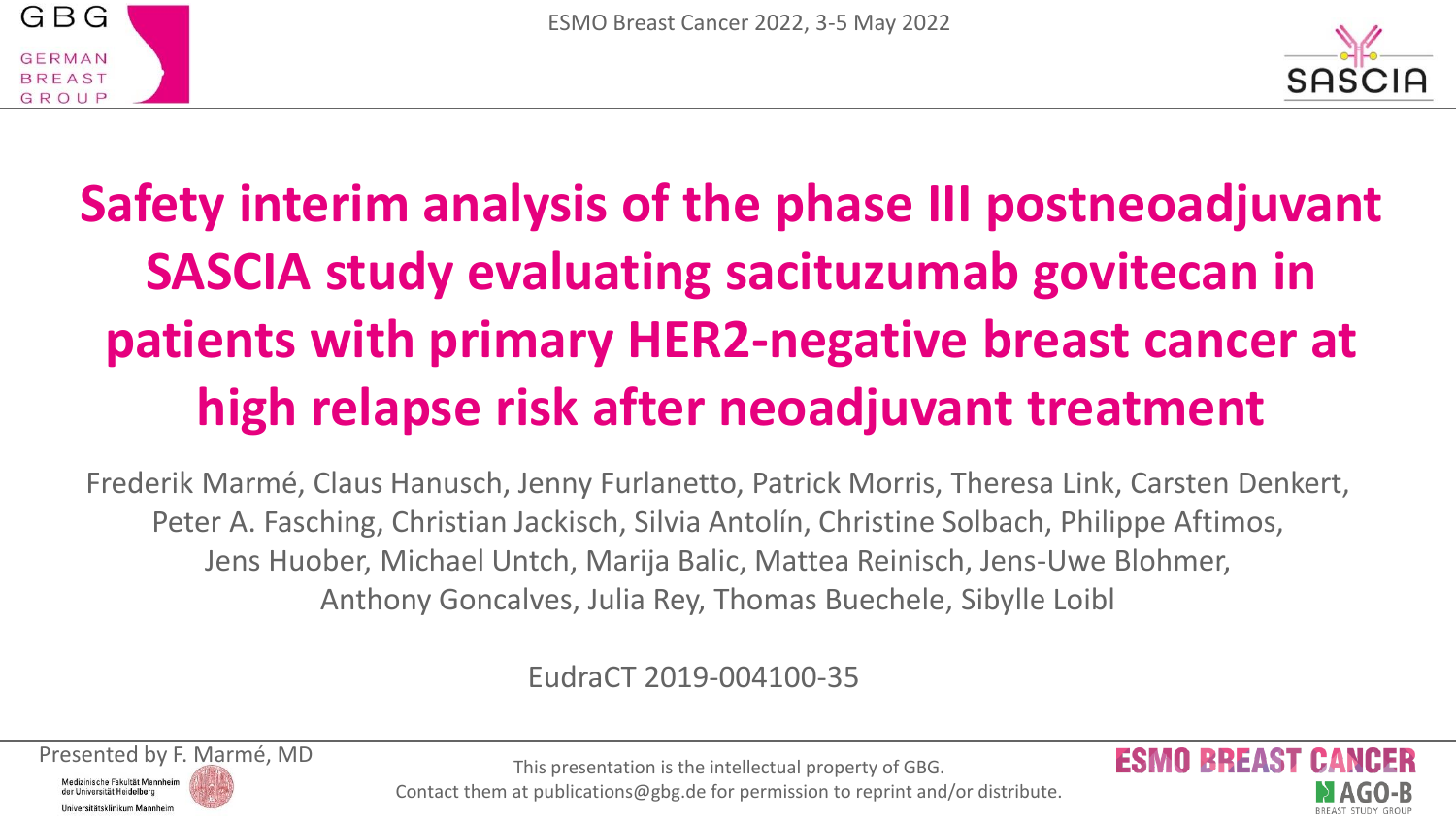

#### **Conflicts of interest**



**ESMO BREAST CANCER** 

MAGO-B BREAST STUDY GROUP

| Company/ name                | Honoraria/<br>expenses | Consulting/adv<br>isory board | <b>Funded</b><br>research | Royalties/<br>patent     | <b>Stock options</b>     | Ownership/<br>equity position | Employee                 | Other (please<br>specify) |
|------------------------------|------------------------|-------------------------------|---------------------------|--------------------------|--------------------------|-------------------------------|--------------------------|---------------------------|
| <b>AstraZeneca</b>           | $\mathsf{X}$           | $\mathsf{X}$                  | $\mathsf{X}$              | $\sim$                   | $\sim$                   | $\overline{\phantom{a}}$      | $\sim$                   | $\overline{\phantom{a}}$  |
| <b>GSK/Tesaro</b>            | $\mathsf{X}$           | $\mathsf{X}$                  | $\mathsf{X}$              | $\overline{\phantom{a}}$ | $\sim$                   | $\sim$                        | $\sim$                   | $\sim$                    |
| <b>Clovis</b>                | $\mathsf{X}$           | $\mathsf{X}$                  | $\mathsf{X}$              | $\overline{\phantom{a}}$ | $\sim$                   | $\blacksquare$                | $\overline{\phantom{a}}$ | $\sim$                    |
| <b>MSD</b>                   | $\mathsf{X}$           | $\mathsf{X}$                  | $\mathsf{X}$              | $\blacksquare$           | $\sim$                   | $\overline{\phantom{a}}$      | $\sim$                   | $\sim$                    |
| <b>Novartis</b>              | $\mathsf{X}$           | X                             | $\mathsf{X}$              | $\overline{\phantom{a}}$ | $\sim$                   | $\overline{a}$                | $\sim$                   | $\overline{\phantom{a}}$  |
| Pfizer                       | $\mathsf{X}$           | $\mathsf{X}$                  | $\mathsf{X}$              | $\sim$                   | $\sim$                   | $\overline{\phantom{a}}$      | $\sim$                   | $\sim$                    |
| Lilly                        | $\mathsf{X}$           | $\mathsf{X}$                  | $\sim$                    | $\overline{\phantom{a}}$ | $\overline{\phantom{a}}$ | $\sim$                        | $\overline{\phantom{a}}$ | $\sim$                    |
| Roche                        | $\mathsf{X}$           | $\mathsf{X}$                  | $\mathsf{X}$              | $\sim$                   | $\sim$                   | $\overline{a}$                | $\overline{\phantom{a}}$ | $\sim$                    |
| <b>Gilead / Immunomedics</b> | $\mathsf{X}$           | $\mathsf{X}$                  | $\mathsf{X}$              | $\overline{\phantom{a}}$ | $\sim$                   | $\overline{\phantom{a}}$      | $\sim$                   | $\sim$                    |
| <b>AMGEN</b>                 | $\sim$                 | $\mathsf{X}$                  | $\sim$                    | $\overline{\phantom{a}}$ | $\overline{\phantom{a}}$ | $\overline{a}$                | $\sim$                   | $\sim$                    |
| <b>EISAI</b>                 | $\mathsf{X}$           | $\mathsf{X}$                  | $\sim$                    | $\overline{\phantom{a}}$ | $\sim$                   | $\blacksquare$                | $\sim$                   | $\sim$                    |
| PharmaMar                    | $\sim$                 | $\mathsf{X}$                  |                           | $\overline{\phantom{a}}$ | $\sim$                   | $\overline{\phantom{a}}$      | $\sim$                   | $\sim$                    |
| Janssen-Cilag                | $\sim$                 | $\mathsf{X}$                  | $\sim$                    | $\sim$                   | $\sim$                   | $\overline{\phantom{a}}$      | $\sim$                   | $\sim$                    |
| <b>GenomicHealth</b>         | $\mathsf{X}$           | $\mathsf{X}$                  | $\sim$                    | $\overline{\phantom{a}}$ | $\sim$                   | $\overline{\phantom{a}}$      | $\sim$                   | $\sim$                    |
| <b>Myriad Genetics</b>       | $\mathsf{X}$           | $\boldsymbol{X}$              | $\sim$                    | $\blacksquare$           | $\,$                     | $\overline{\phantom{a}}$      | $\,$                     | $\overline{\phantom{a}}$  |
| Seagen                       | $\mathsf{X}$           | $\mathsf{X}$                  | $\sim$                    | $\overline{\phantom{a}}$ | $\sim$                   | $\overline{\phantom{a}}$      | $\sim$                   | $\sim$                    |
| <b>GBG</b>                   | $\sim$                 | $\sim$                        | $\mathsf{X}$              | $\overline{\phantom{a}}$ | $\sim$                   | $\overline{\phantom{a}}$      | $\sim$                   | $\overline{\phantom{a}}$  |
| <b>AGO Study Group</b>       | $\sim$                 | $\sim$                        | $\mathsf{X}$              | $\overline{\phantom{a}}$ | $\sim$                   | $\overline{a}$                | $\overline{\phantom{a}}$ | $\sim$                    |

This presentation is the intellectual property of GBG.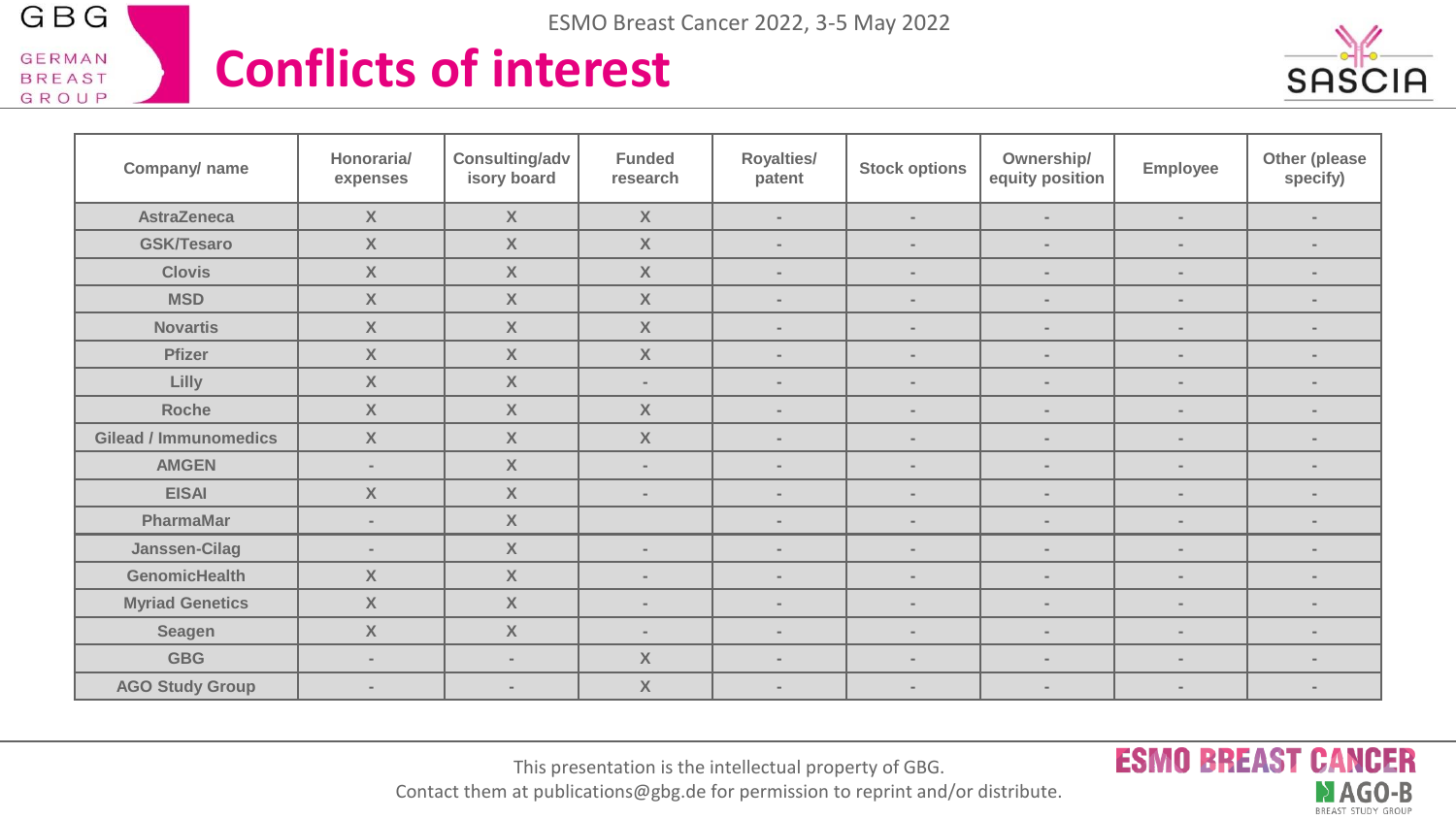



- Neoadjuvant chemotherapy (NACT) is the standard option for patients with triple-negative breast cancer (TNBC) but also for high-risk hormone-receptor (HR)-positive/HER2-negative breast cancer (BC).
- TNBC patients without pCR have a high-risk of recurrence.<sup>1</sup>
- Patients with HR-positive/HER2-negative BC and a CPS+EG-Score ≥3 or =2 with ypN+ have a high-risk of recurrence. 2
- Post-neoadjuvant therapy can significantly improve survival in TNBC and in HR-positive/HER2-negative BC as demonstrated. 3,4,5,6
- Sacituzumab govitecan (SG) improves overall survival (OS) in heavily pretreated, widely chemotherapy refractory TNBC and has activity in HRpositive/HER-negative metastatic BC. 7, 8

1. Marmé F et al. Eur J Cancer 2016; 2. Marmé F et al. Eur J Cancer 2021; 3. Masuda et al N Engl J Med 2017; 4. von Minckwitz N et al Engl J Med 2019;

5. Johnston S et al. J Clin Oncol 2020; 6. Tutt A et al N Engl J Med 2021; 7. Bardia A et al. N Engl J Med 2021; 8. Kalinsky K et al. Ann Oncol 2020

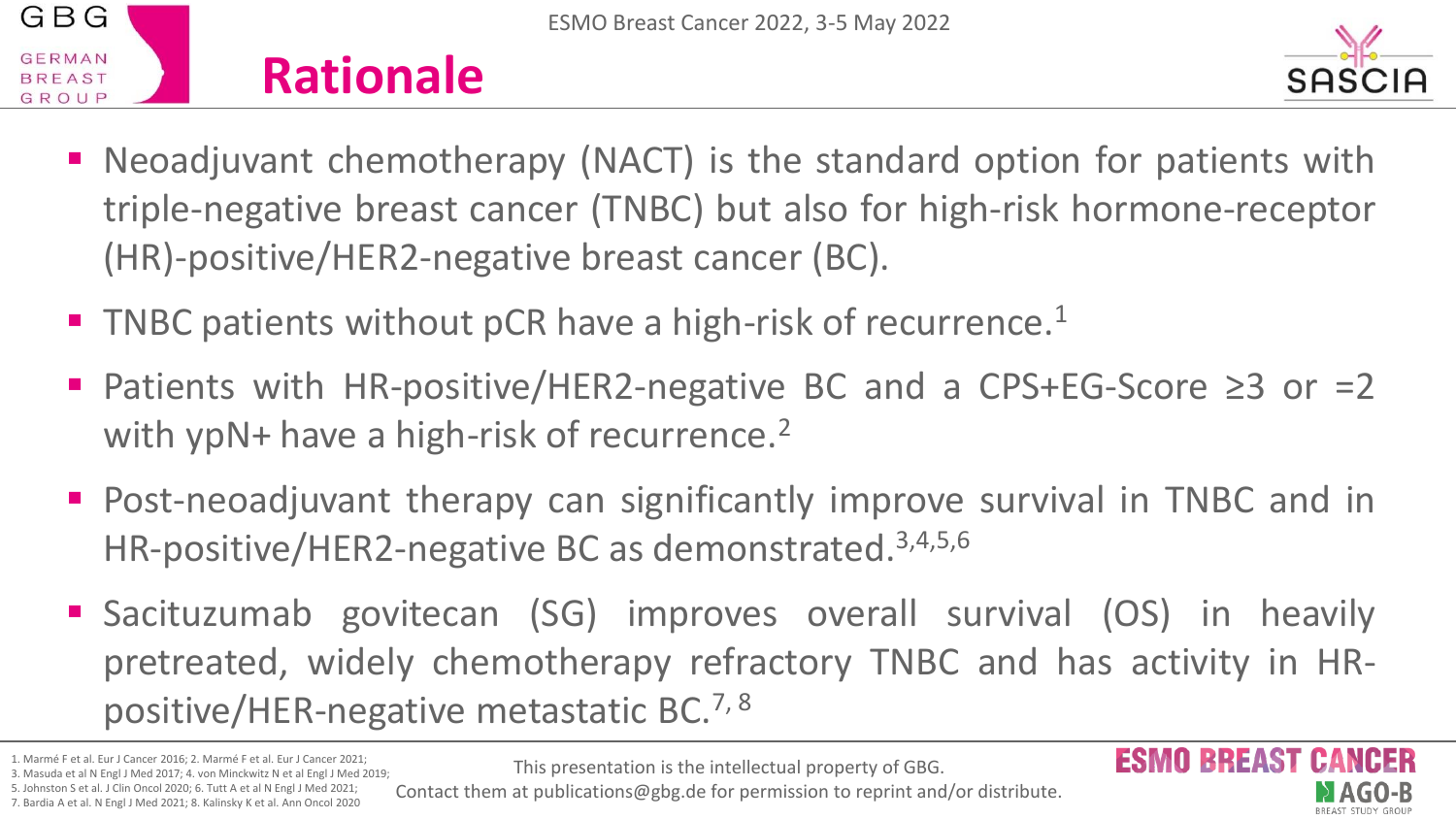







**\* Capecitabine** (Cape, 2000 mg/m<sup>2</sup> /d, days 1-14, q21d for up to 8 cycles) or **platinum-based** chemotherapy (8 cycles) or **observation**. **Background therapy**: in patients with HR-positive breast cancer, **endocrine-based therapy** will be administered according to local guidelines.

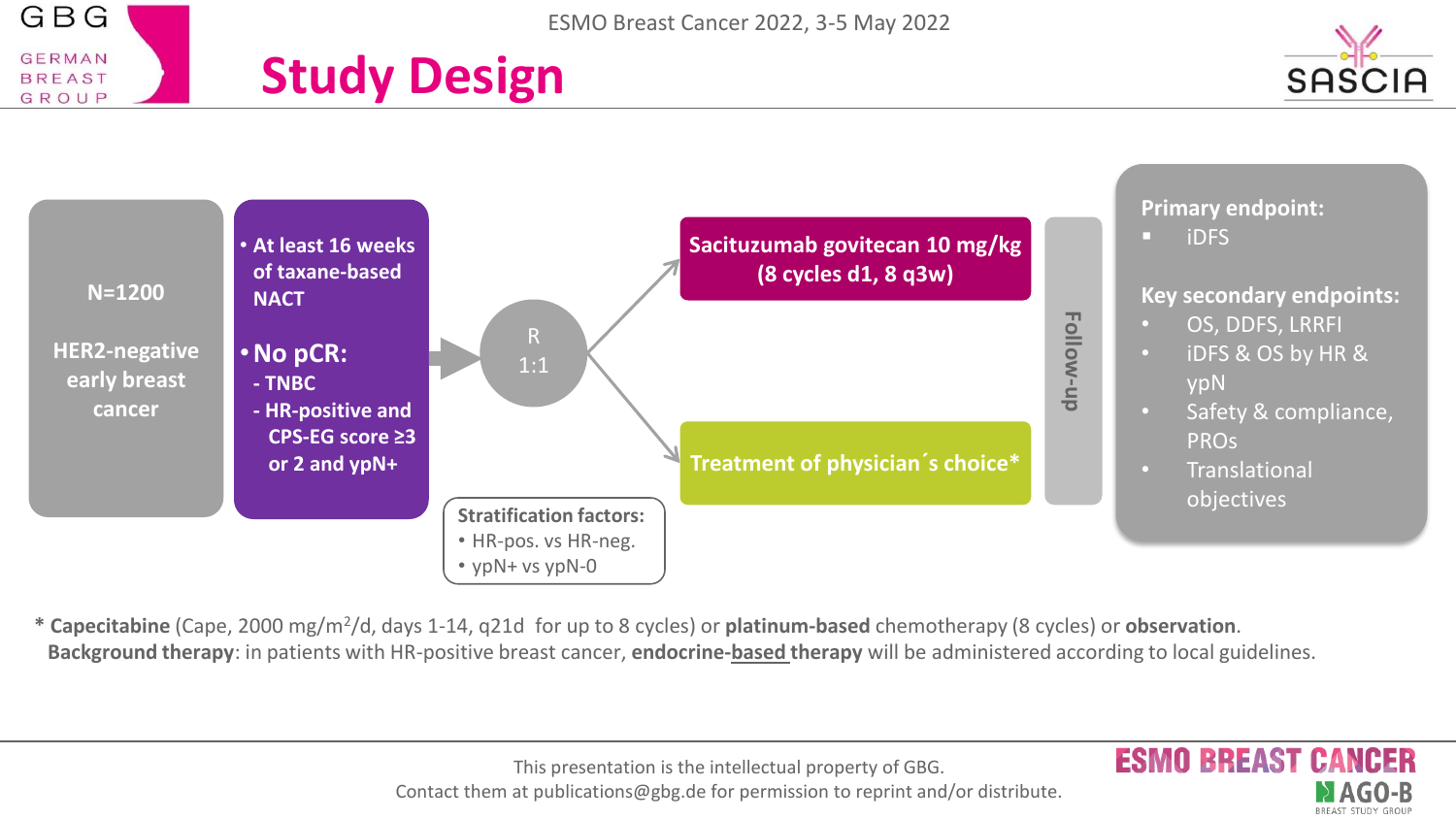#### GBG ESMO Breast Cancer 2022, 3-5 May 2022 **Safety Interim Analysis GERMAN BREAST** GROU



- A prespecified **safety interim analysis (SIA)** was to take place **after the first 50 randomised patients completed 4 cycles** of treatment (Cape, SG) **or three months of observation**.
- Objectives:
	- Safety: assessment of any grade (1-5) and high grade (3-5) adverse events coded according to NCI-CTCAE version 5.
	- Compliance: assessment of dose reductions, dose delays, treatment interruptions, and treatment discontinuation rates.
- **SIA set** includes all patients who **completed at least 2 cycles** of treatment (or discontinued earlier) respectively all patients who have been **observed for 6 weeks** as part of TPC at the cut-off time point (October 14, 2021).

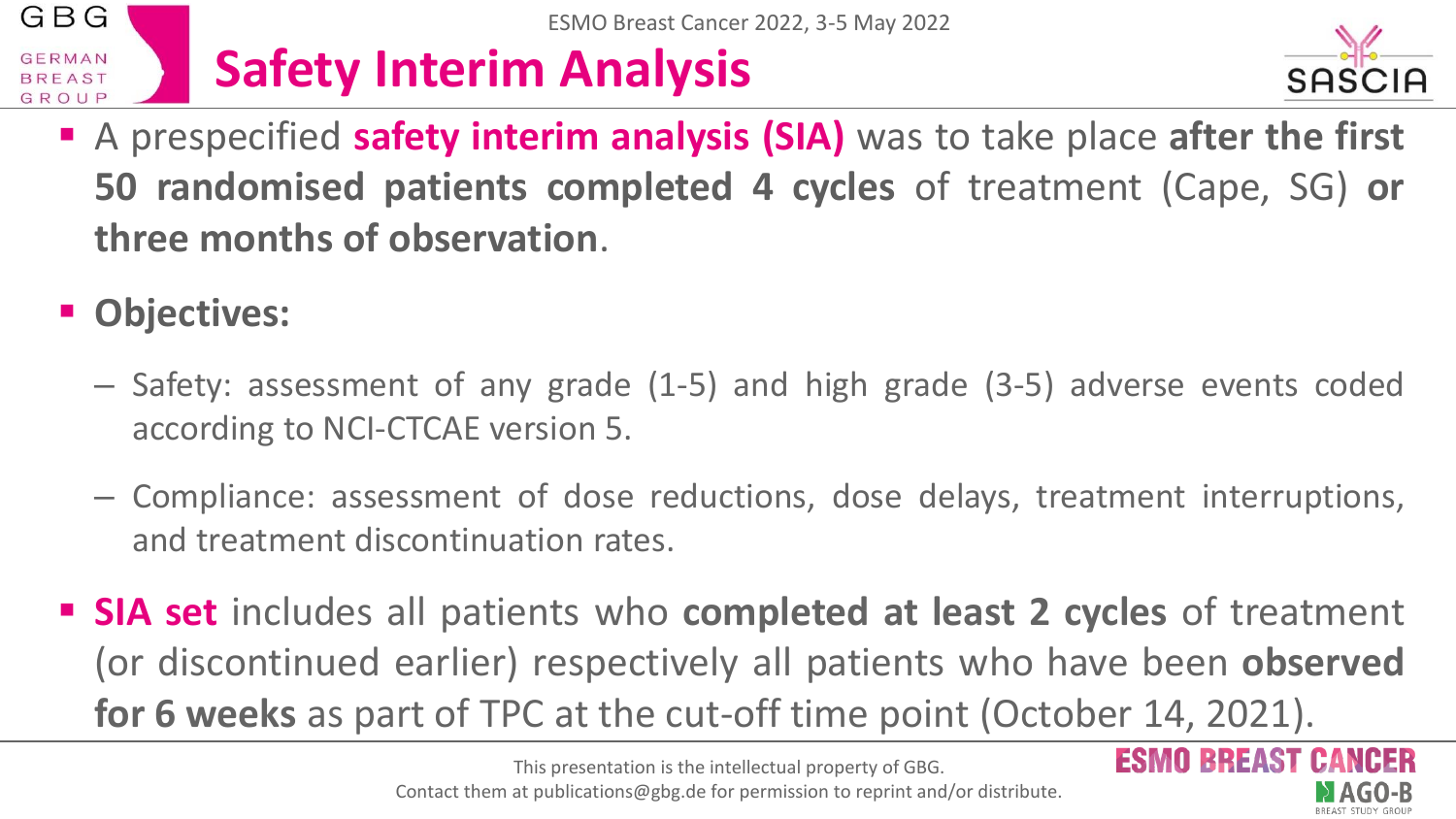GBG **GERMAN Flow of Patients BREAST** GROUP





**MAGO-B** BREAST STUDY GROU

**ESMO BREAST** 



This presentation is the intellectual property of GBG.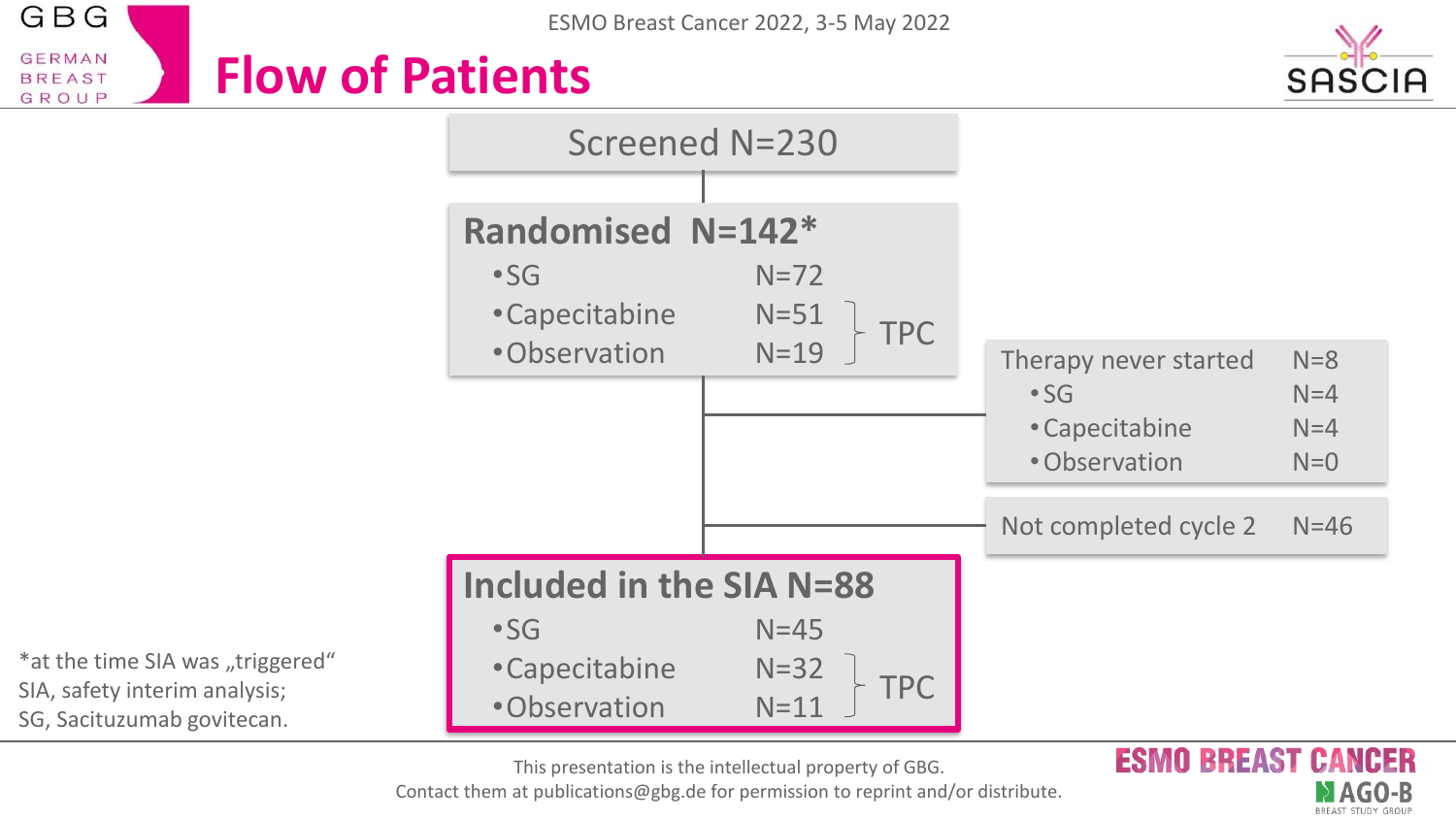

#### **Selected Baseline Characteristics**



| <b>Clinical parameters</b> | <b>Category</b>       | <b>SG</b><br>$N=45 N(\%)$ | <b>TPC</b><br>$N=43 N(\%)$ |
|----------------------------|-----------------------|---------------------------|----------------------------|
| Age                        | Median (range)        | 46.0 (24.0-71.0)          | 51.0 (32.0-74.0)           |
| <b>BMI</b>                 | Median (range)        | 25.8 (20.0-42.6)          | 23.8 (18.2-35.4)           |
|                            | ECOG <sub>0</sub>     | 41(91.1)                  | 33 (76.7)                  |
| <b>ECOG</b>                | ECOG <sub>1</sub>     | 4(8.9)                    | 10(23.3)                   |
|                            | ypN0                  | 22(48.9)                  | 24(55.8)                   |
| ypN                        | ypN+                  | 23(51.1)                  | 19(44.2)                   |
|                            | G2                    | 7(15.6)                   | 8(18.6)                    |
| <b>Grading</b>             | G <sub>3</sub>        | 38 (84.4)                 | 35(81.4)                   |
|                            | both negative (TNBC)  | 30(66.7)                  | 29(67.4)                   |
| ER/PgR (central)*          | at least one positive | 15(33.3)                  | 14(32.6)                   |
| CPS-EG (HR+ pts only)      | CPS-EG score $\geq$ 3 | 10(66.6)                  | 9(64.3)                    |
|                            | CPS-EG score 2, ypN+  | 5(33.3)                   | 5(35.7)                    |

\*cut-off: ≥1% positive stained cells; assessed on residual cancer at surgery or if not possible from lymph nodes, otherwise from core biopsy



This presentation is the intellectual property of GBG.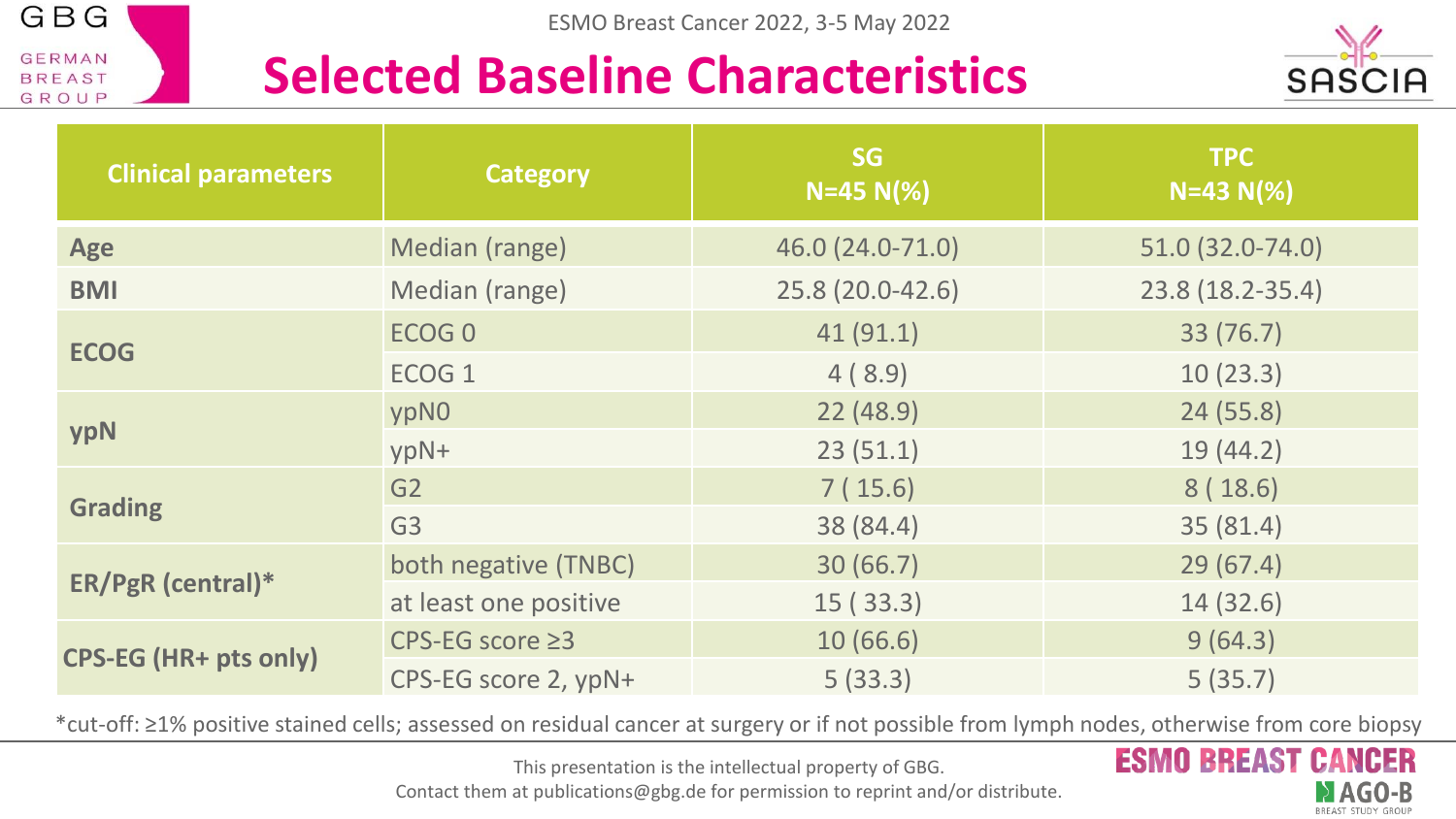

#### **Prior NACT & Endocrine Background Therapy**



|                     | <b>Therapy</b>              | <b>SG N=45</b> | <b>TPC</b>     |               |  |
|---------------------|-----------------------------|----------------|----------------|---------------|--|
|                     |                             | N(%)           | All N=43 $(%)$ | Cape N=32 (%) |  |
| prior               | EC/AC, Taxane, Carboplatin  | 23(51.1)       | 29(67.4)       | 29(90.6)      |  |
| neoadjuvant         | EC/AC, Taxane               | 20(44.4)       | 9(20.9)        | 2(6.3)        |  |
| chemotherapy        | Taxane + Cyclophosphamide   | 0(0.0)         | 2(4.6)         | 1(3.1)        |  |
| (all pts)           | ddiETC                      | 1(2.2)         | 3(7.0)         | 0(0.0)        |  |
|                     | <b>TAC</b>                  | 1(2.2)         | 0(0.0)         | 0(0.0)        |  |
| *pembrolizumab      | Immune-checkpoint inhibitor | $1(2.2)$ *     | 0(0.0)         | 0(0.0)        |  |
|                     | <b>Therapy</b>              | <b>SG N=15</b> | <b>TPC</b>     |               |  |
| <b>Endocrine</b>    |                             | N(%)           | All N=14 (%)   | Cape N=3 (%)  |  |
| background          | <b>Endocrine therapy</b>    | 10(66.7)       | 8(57.1)        | 0(0.0)        |  |
| Treatment*          | Tamoxifen                   | 6(40.0)        | 6(42.9)        | 0(0.0)        |  |
| $(ER + pts \ only)$ | Letrozole                   | 4(26.7)        | 2(14.3)        | 0(0.0)        |  |
|                     | Ovarian ablation            | 3(20.0)        | 2(14.3)        | 0(0.0)        |  |

\*before start of study

This presentation is the intellectual property of GBG.

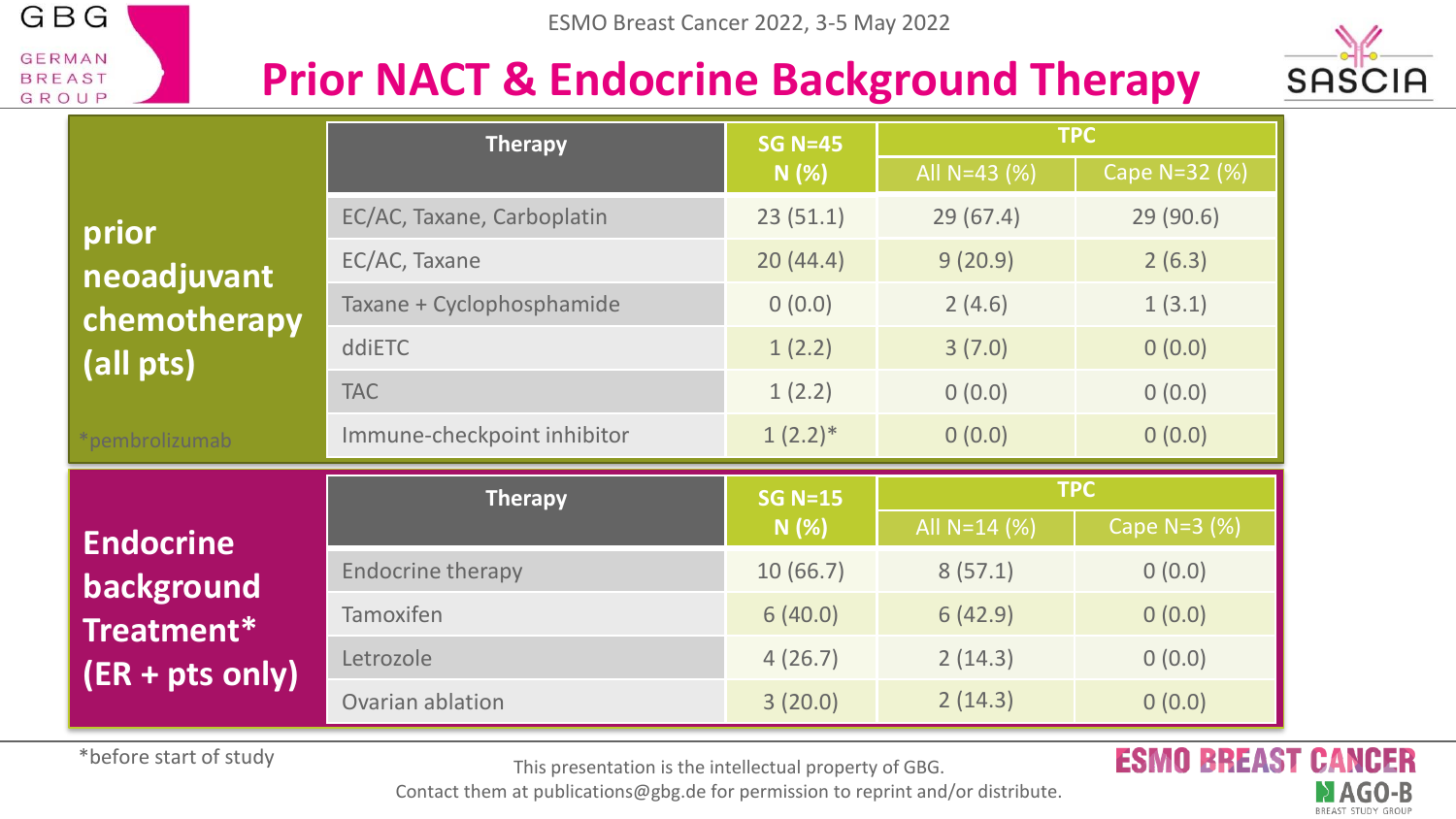

### **SAEs According to SOC**



Absolute numbers, N=88 (N=45 in SG arm and N=43 in TPC arm)

| <b>SOC</b>                   |                                      | <b>SG</b><br>absolute numbers | TPC*<br>absolute numbers |  |
|------------------------------|--------------------------------------|-------------------------------|--------------------------|--|
| <b>Total</b>                 |                                      | 6                             |                          |  |
| Patients with at least 1 SAE |                                      | 5                             |                          |  |
|                              | Infections and infestations          |                               |                          |  |
|                              | Blood and lymphatic system disorders |                               |                          |  |
| Cardiac disorders            |                                      |                               |                          |  |
|                              | <b>Gastrointestinal disorders</b>    |                               |                          |  |
|                              | Investigations                       |                               |                          |  |

\*TPC = capecitabine or observation



This presentation is the intellectual property of GBG.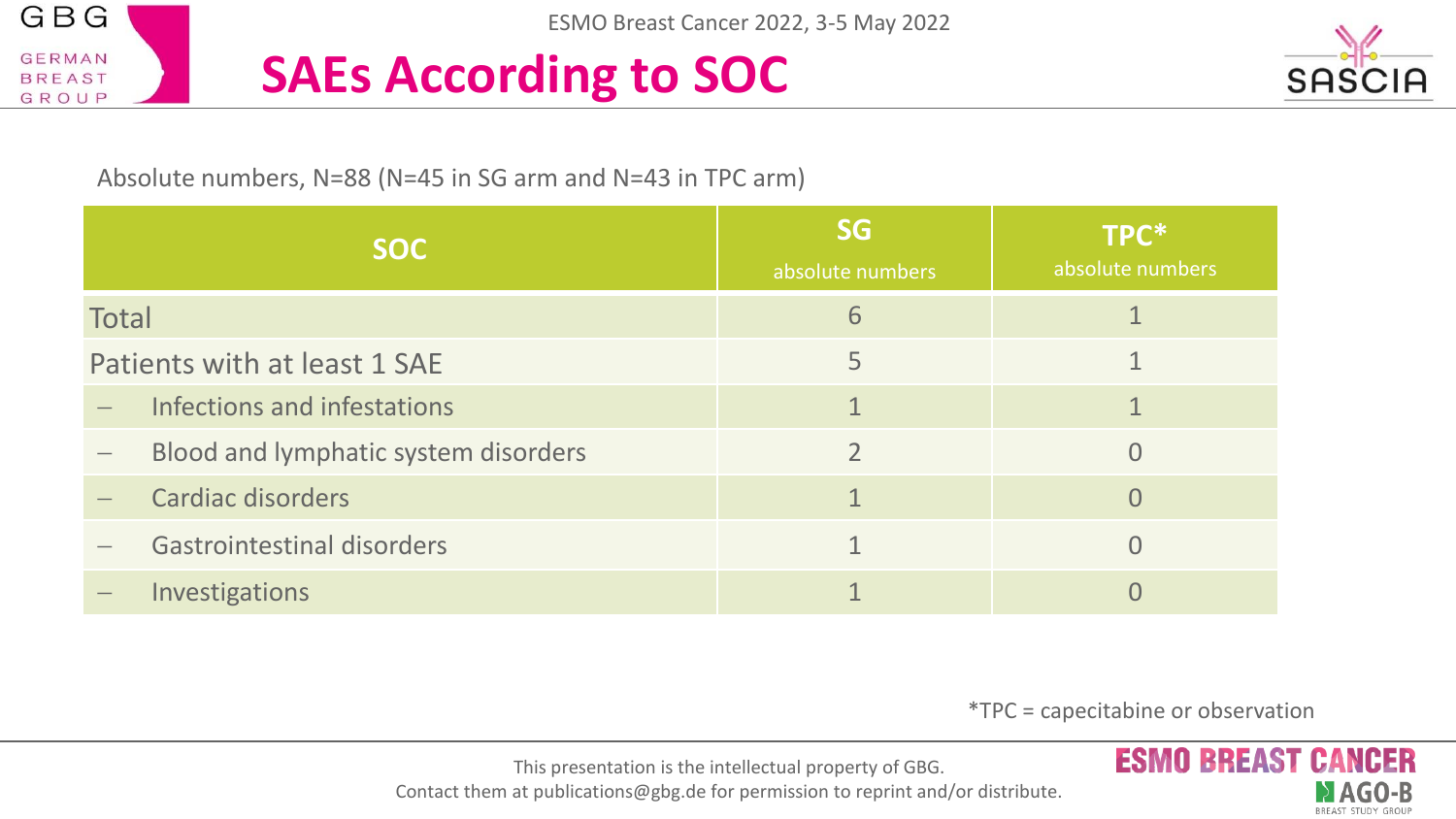

ESMO Breast Cancer 2022, 3-5 May 2022

#### **Significant different AEs: SG vs TPC**



CANCER **MAGO-B BREAST STUDY GROUP** 

**ESMO BREAST** 



This presentation is the intellectual property of GBG.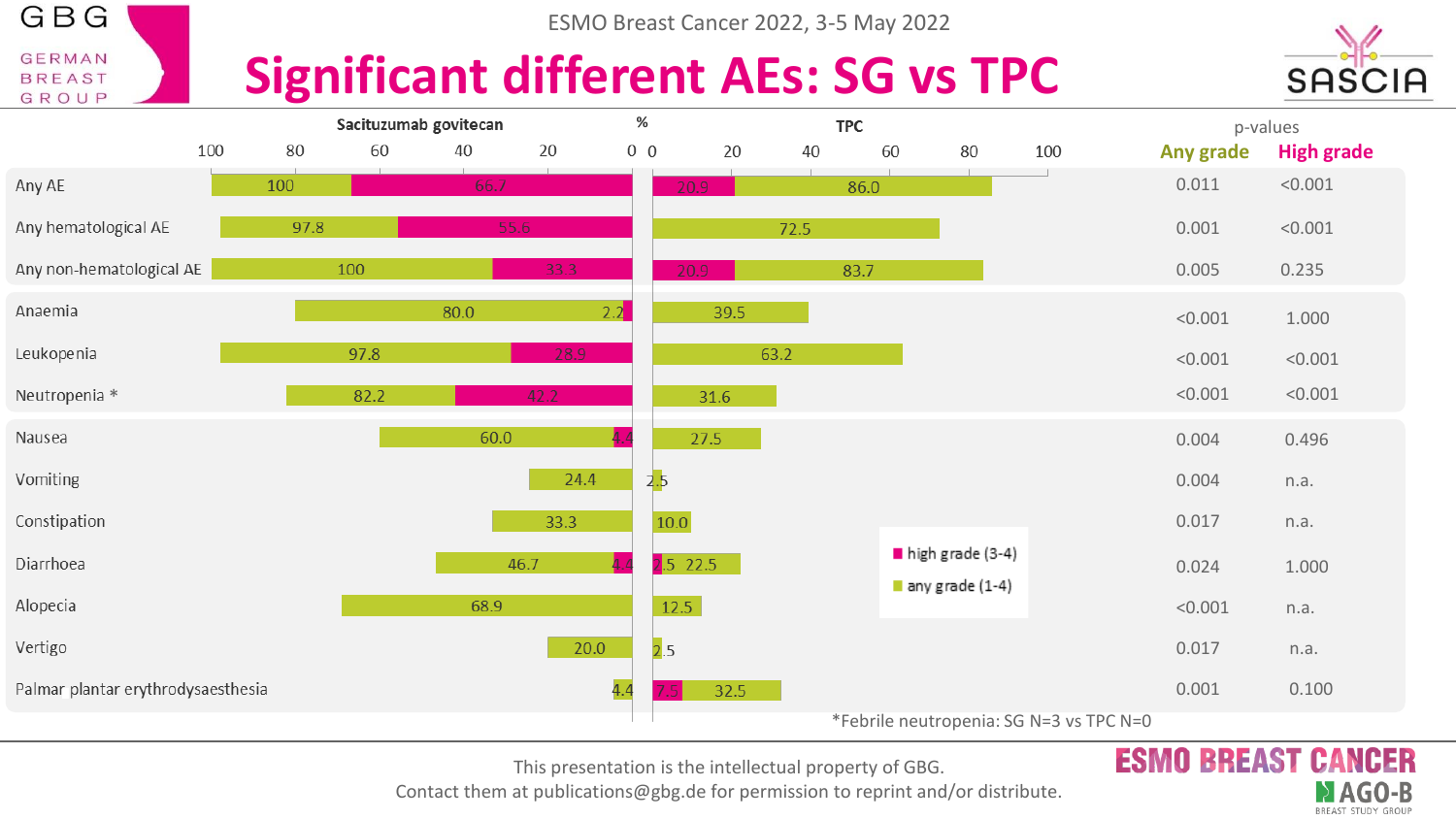

ESMO Breast Cancer 2022, 3-5 May 2022

### **AEs: SG vs Capecitabine**



**MAGO-B BREAST STUDY GROUP** 

**ESMO BREAST** 



This presentation is the intellectual property of GBG.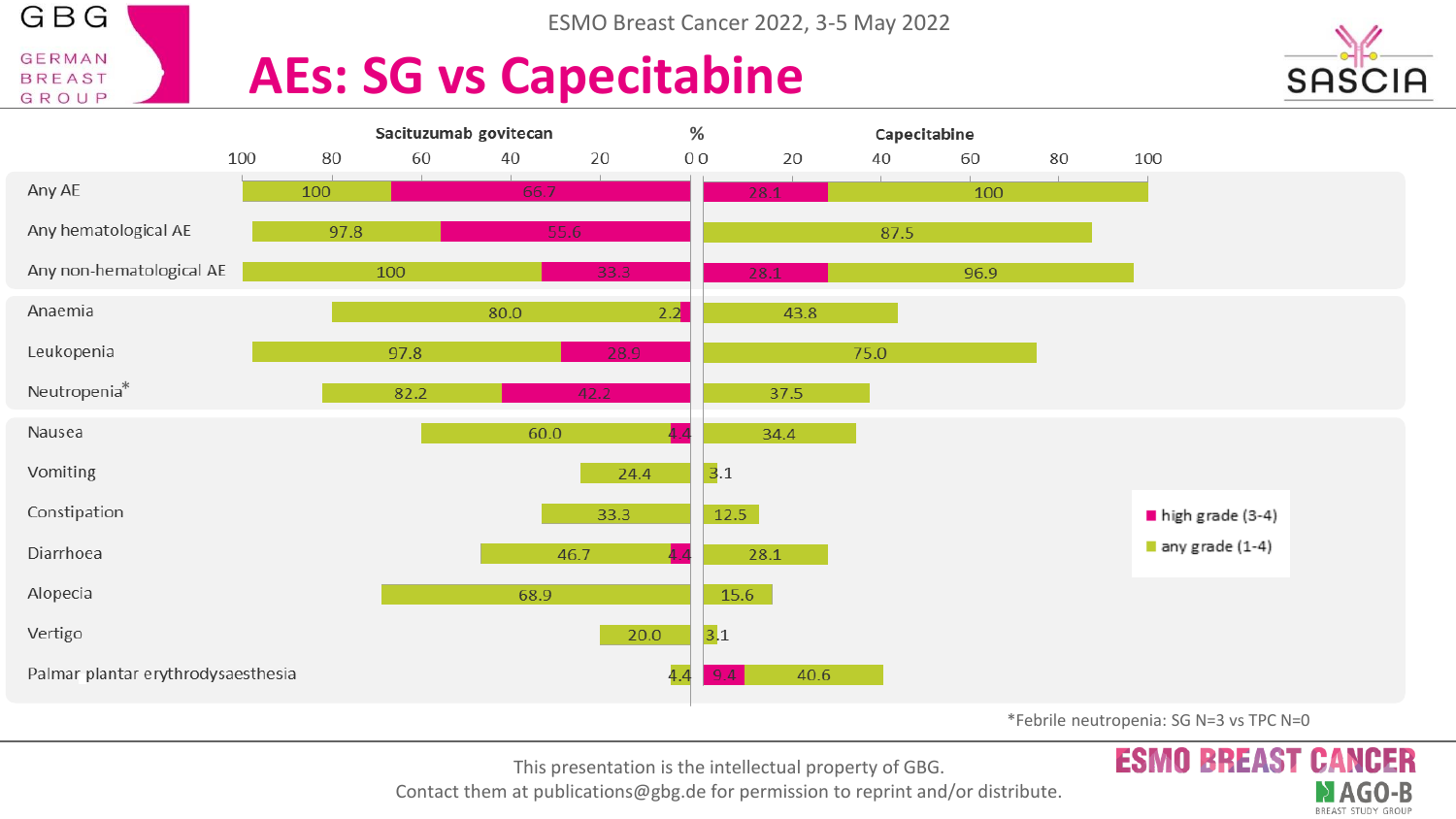







| AEs, N (%)                         | <b>SG N=45</b><br>N(%) |          | <b>TPC N=43</b><br>N(%) |         | <b>Capecitabine N=32</b><br>$N(\%)$ |                |
|------------------------------------|------------------------|----------|-------------------------|---------|-------------------------------------|----------------|
|                                    | <b>Grade 3</b>         | Grade 4  | <b>Grade 3</b>          | Grade 4 | <b>Grade 3</b>                      | <b>Grade 4</b> |
| Any AE                             | 19(42.2)               | 11(24.4) | 4(9.3)                  | 5(11.6) | 4(12.5)                             | 5(15.6)        |
| Any hematological AE               | 17(37.8)               | 8(17.8)  | 0(0.0)                  | 0(0.0)  | 0(0.0)                              | 0(0.0)         |
| Any non-hematological AE           | 12(26.7)               | 3(6.7)   | 4(9.3)                  | 5(11.6) | 4(12.5)                             | 5(15.6)        |
| Anaemia                            | 1(2.2)                 | 0(0.0)   | 0(0.0)                  | 0(0.0)  | 0(0.0)                              | 0(0.0)         |
| Leukopenia                         | 12(26.7)               | 1(2.2)   | 0(0.0)                  | 0(0.0)  | 0(0.0)                              | 0(0.0)         |
| Neutropenia                        | 14(31.1)               | 5(11.1)  | 0(0.0)                  | 0(0.0)  | 0(0.0)                              | 0(0.0)         |
| Nausea                             | 2(4.4)                 | 0(0.0)   | 0(0.0)                  | 0(0.0)  | 0(0.0)                              | 0(0.0)         |
| <b>Diarrhoea</b>                   | 2(4.4)                 | 0(0.0)   | 1(2.5)                  | 0(0.0)  | 1(3.1)                              | 0(0.0)         |
| Palmar plantar erythrodysaesthesia | 0(0.0)                 | 0(0.0)   | 3(7.5)                  | 0(0.0)  | 3(9.4)                              | 0(0.0)         |

This presentation is the intellectual property of GBG.

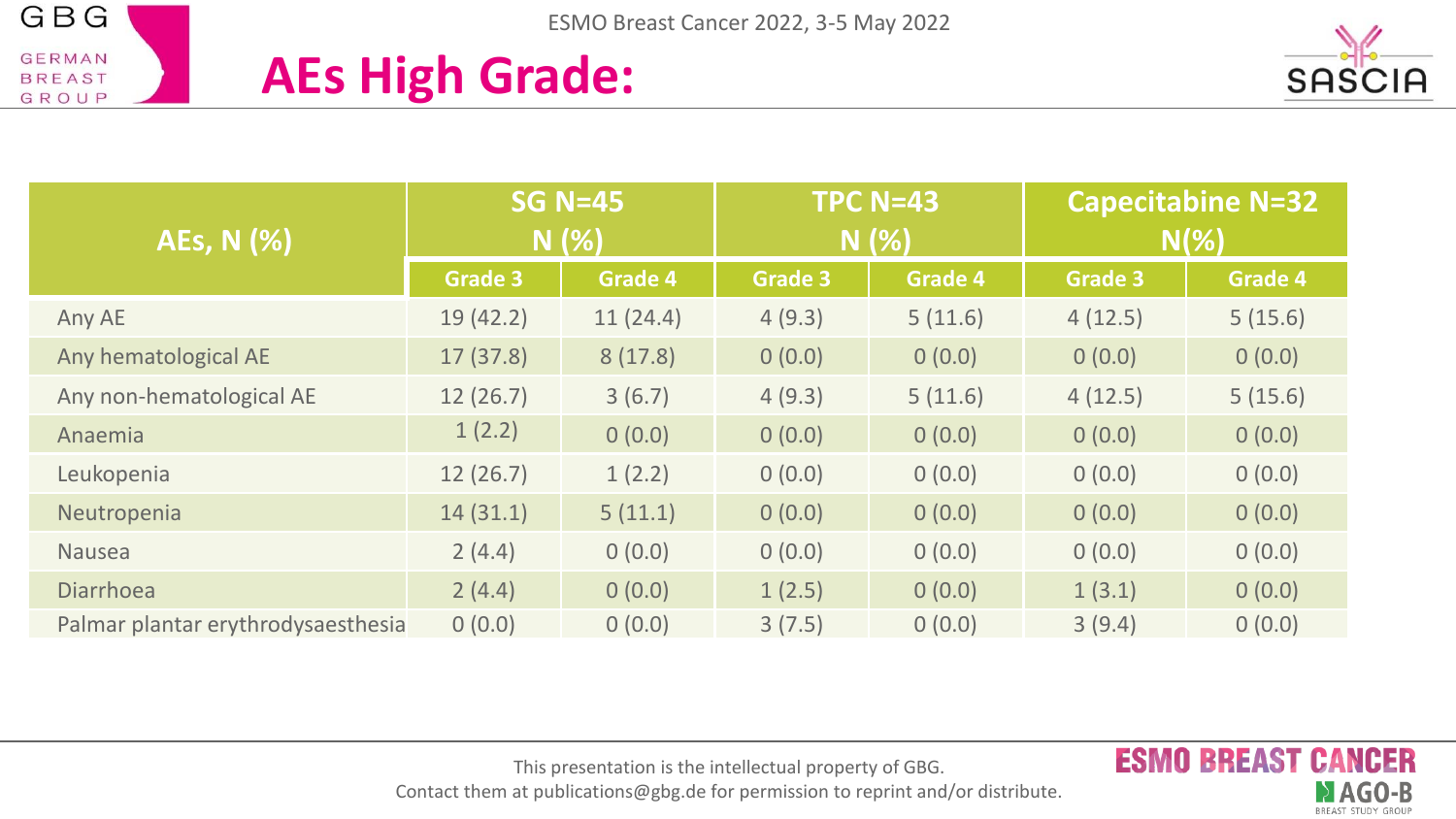

This presentation is the intellectual property of GBG. Contact them at publications@gbg.de for permission to reprint and/or distribute.

MAGO-B BREAST STUDY GROUP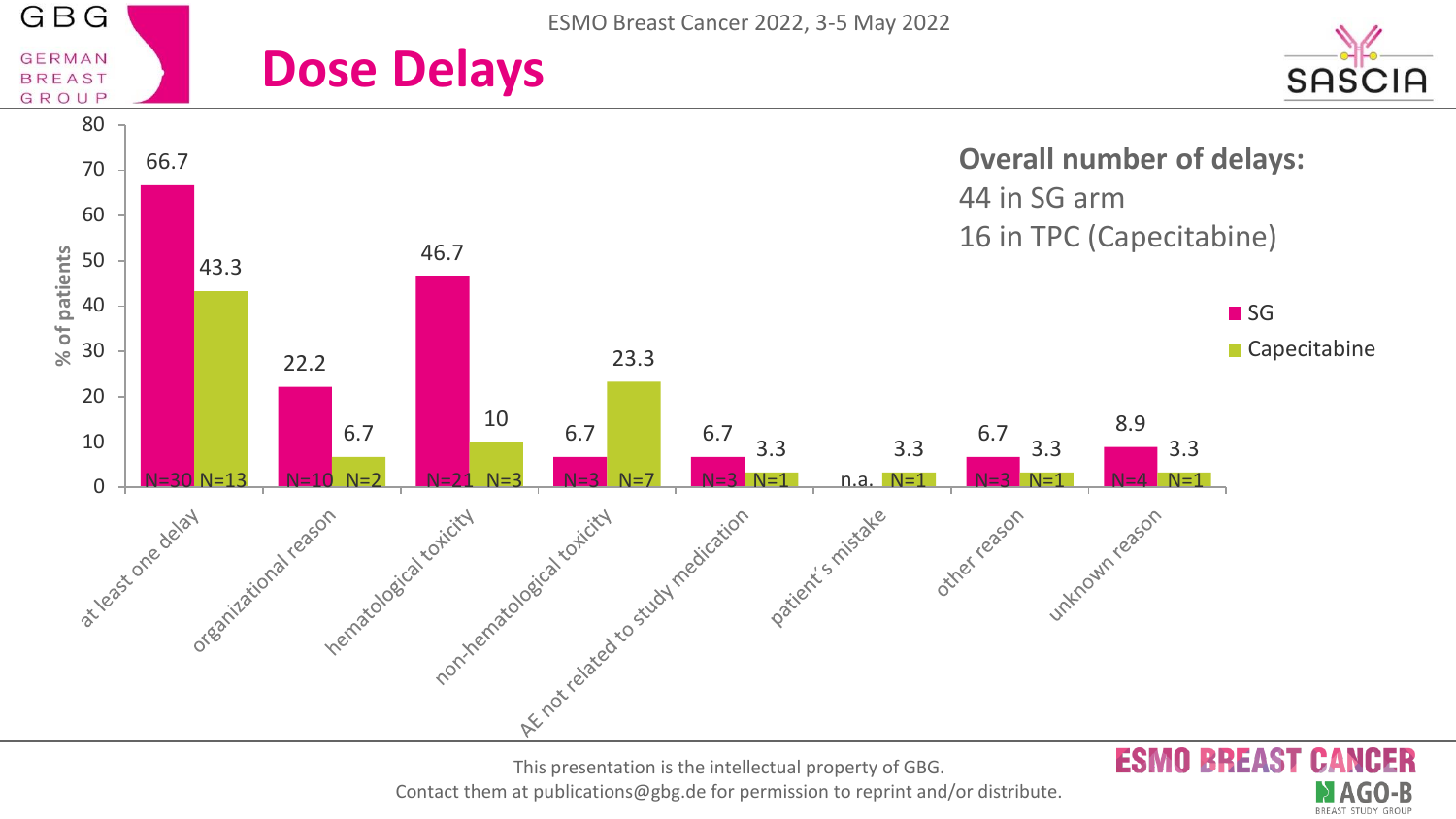

This presentation is the intellectual property of GBG. Contact them at publications@gbg.de for permission to reprint and/or distribute. **ESMO BREAST CANCER** 

MAGO-B BREAST STUDY GROUP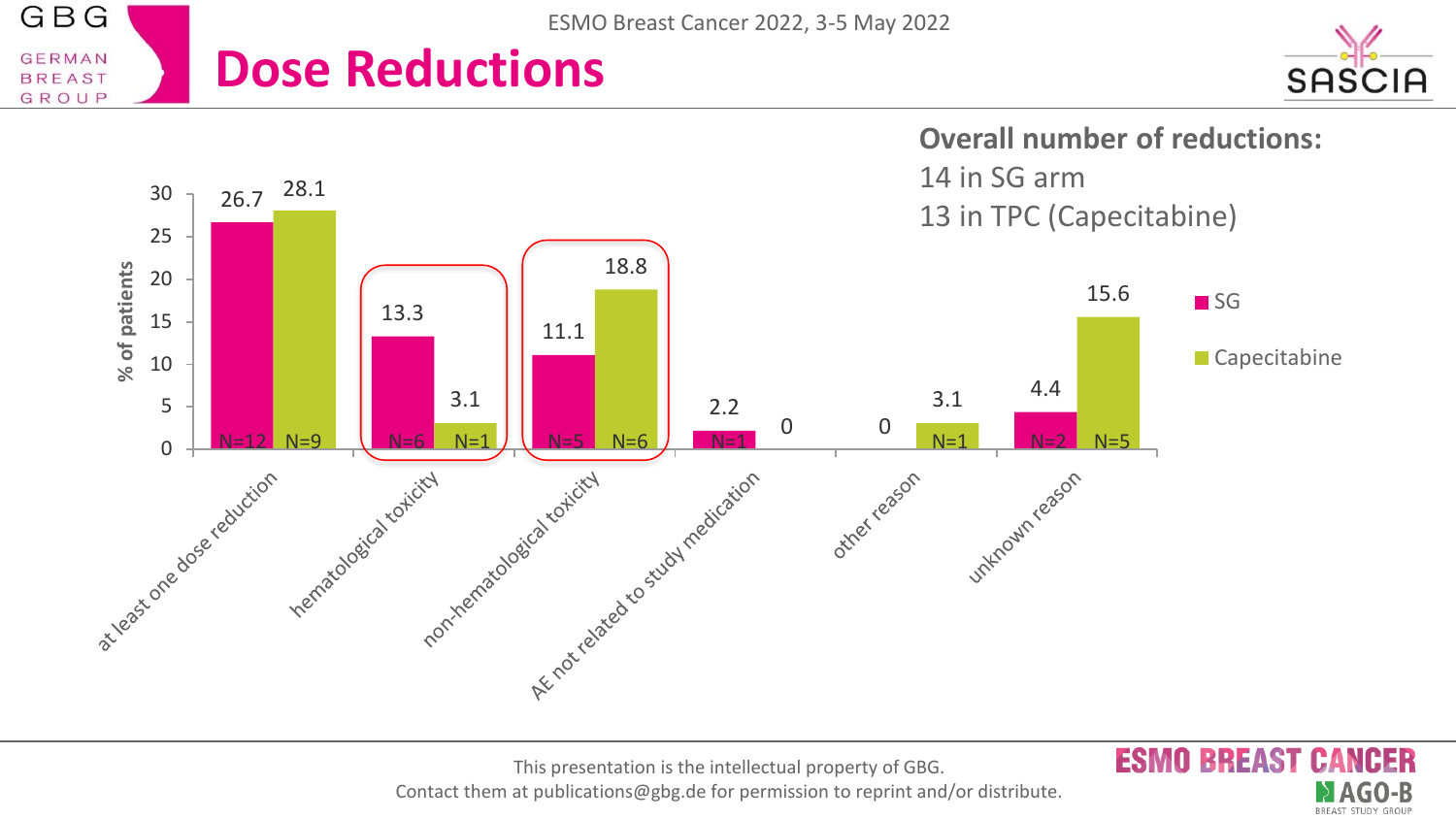#### GBG ESMO Breast Cancer 2022, 3-5 May 2022 **GERMAN Discontinuation of Study Therapy BREAST** GROUP



MAGO-B **BREAST STUDY GROUP** 



This presentation is the intellectual property of GBG.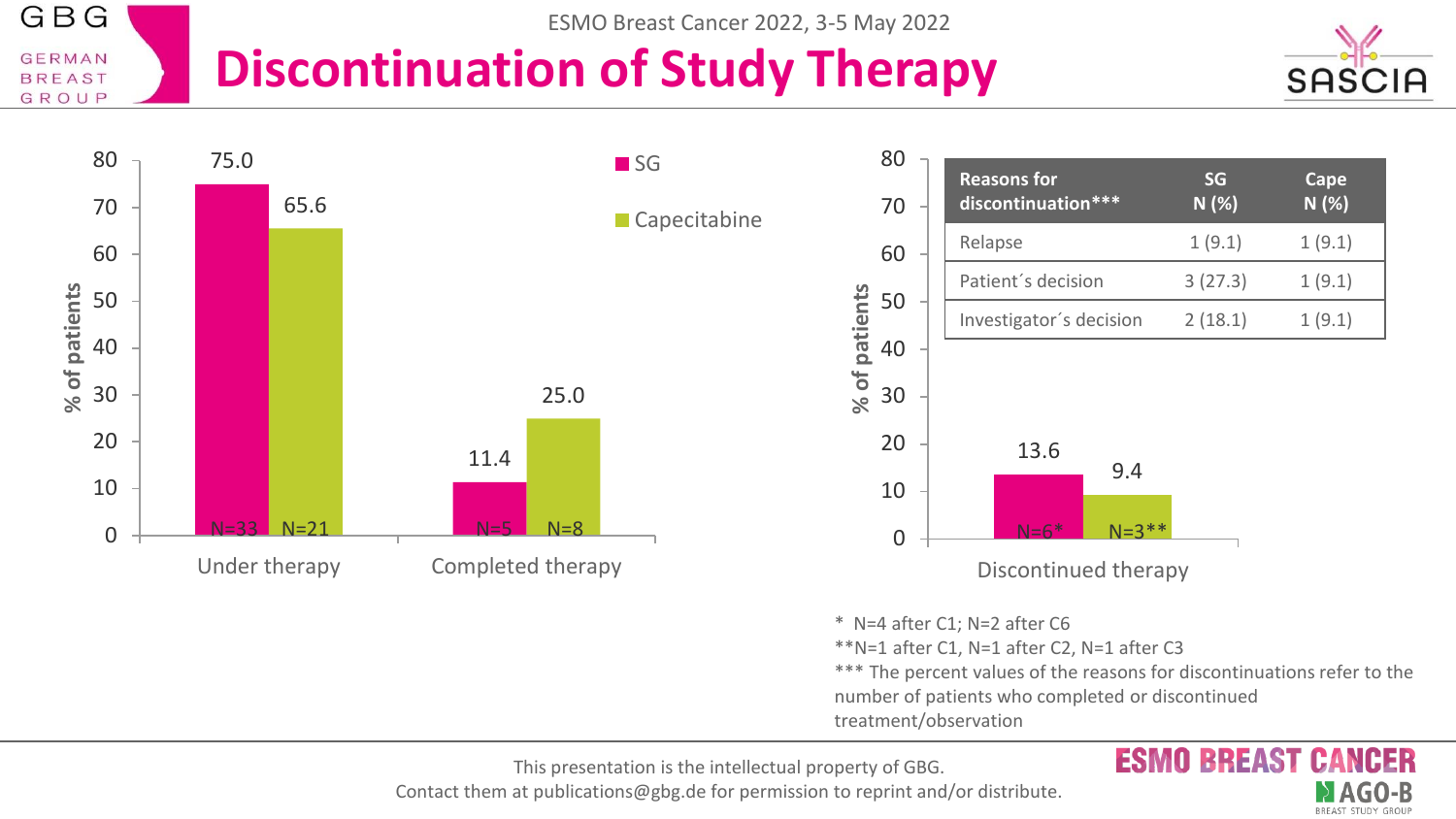

## **Summary and Conclusion**



**RREAST** 

- Patients in the SG arm reported more haematologic and non-haematologic toxicities.
- More dose delays were observed in the SG vs TPC (Cape) arm.
- Dose reductions occured equally in both arms, mostly due to haematologic toxicities in the SG and non-haematologic toxicities in the TPC (Cape) arm.
- Overall, in this pretreated and high-risk eBC population no unexpected toxicities occured and the safety profile of SG is in line with available data.
- Guidelines for SG supportive therapy should be strictly followed.
- The IDMC recommended to continue the study without any modifications.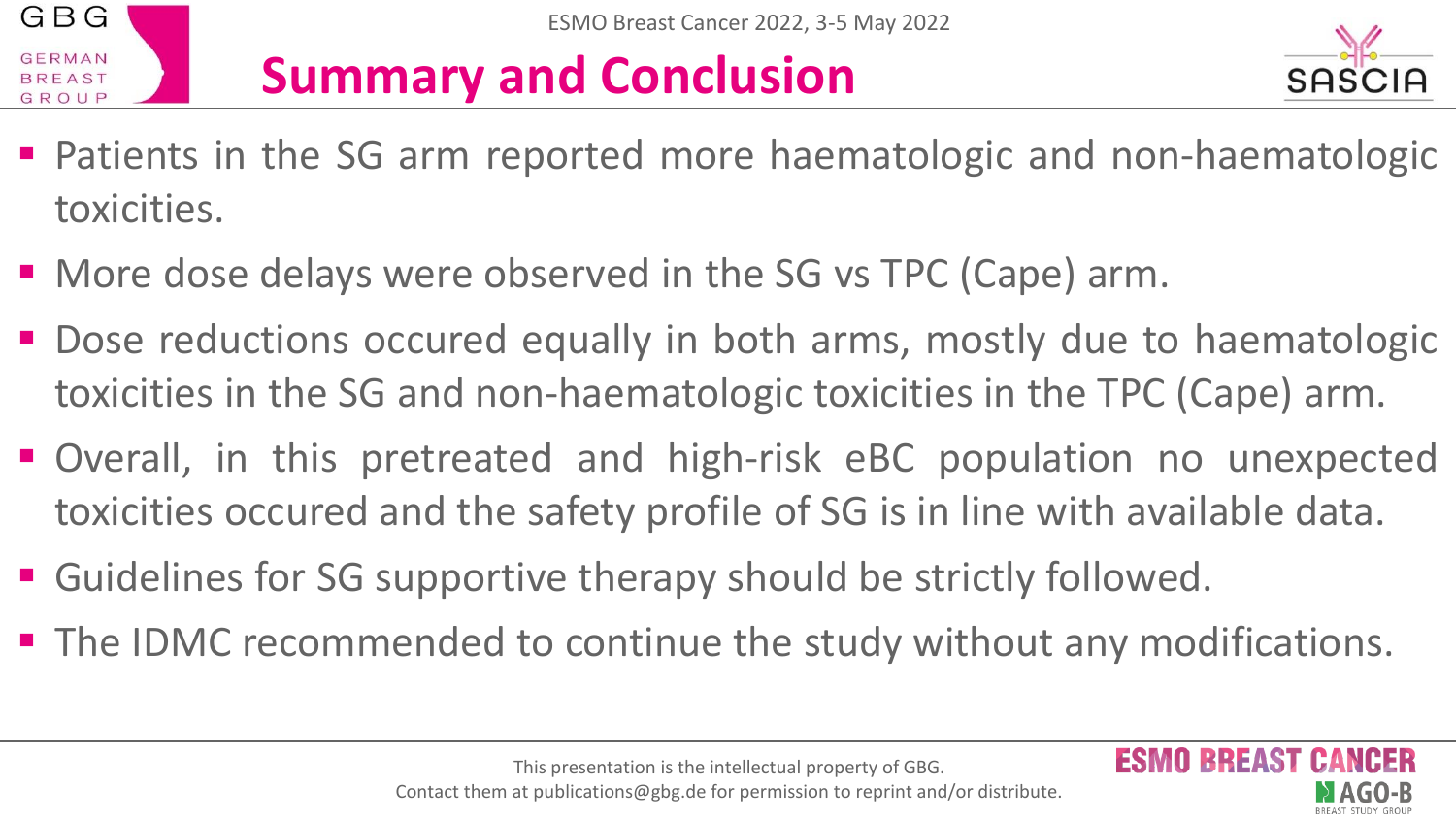

#### **Acknowledgement**



**MAGO-B** BREAST STUDY GROU

**ESMO BREAST** 

#### ▪ **All patients and their families, all participating sites, and IDMC**

| <b>Cooperating partners</b>                                                                                                                     | <b>GBG</b>                                                                                                       |
|-------------------------------------------------------------------------------------------------------------------------------------------------|------------------------------------------------------------------------------------------------------------------|
| GE <b>icam</b><br>unicancer<br>spanish breast                                                                                                   | Members of the Subboard GBG and AGO-B                                                                            |
| cancer group<br>cancer<br>trials<br>$\blacksquare$ ireland $Together, we're finding$<br>International Breast Cancer Study Group<br><b>IBCSG</b> | <b>PM and Monitoring:</b><br>Dr. Verena Katzki; Udo Pfeil<br><b>Translational Research:</b><br>Dr. Bärbel Felder |
| Philipps<br>Universität<br><b>Central Pathology:</b><br>Marburg                                                                                 | Data management:<br>Keyur Mehta<br>Statistic:<br>Dr. Julia Rey                                                   |
| <b>Gilead Sciences, Inc.</b>                                                                                                                    | <b>Medical Writing:</b><br>Dr. Valentina Vladimirova                                                             |